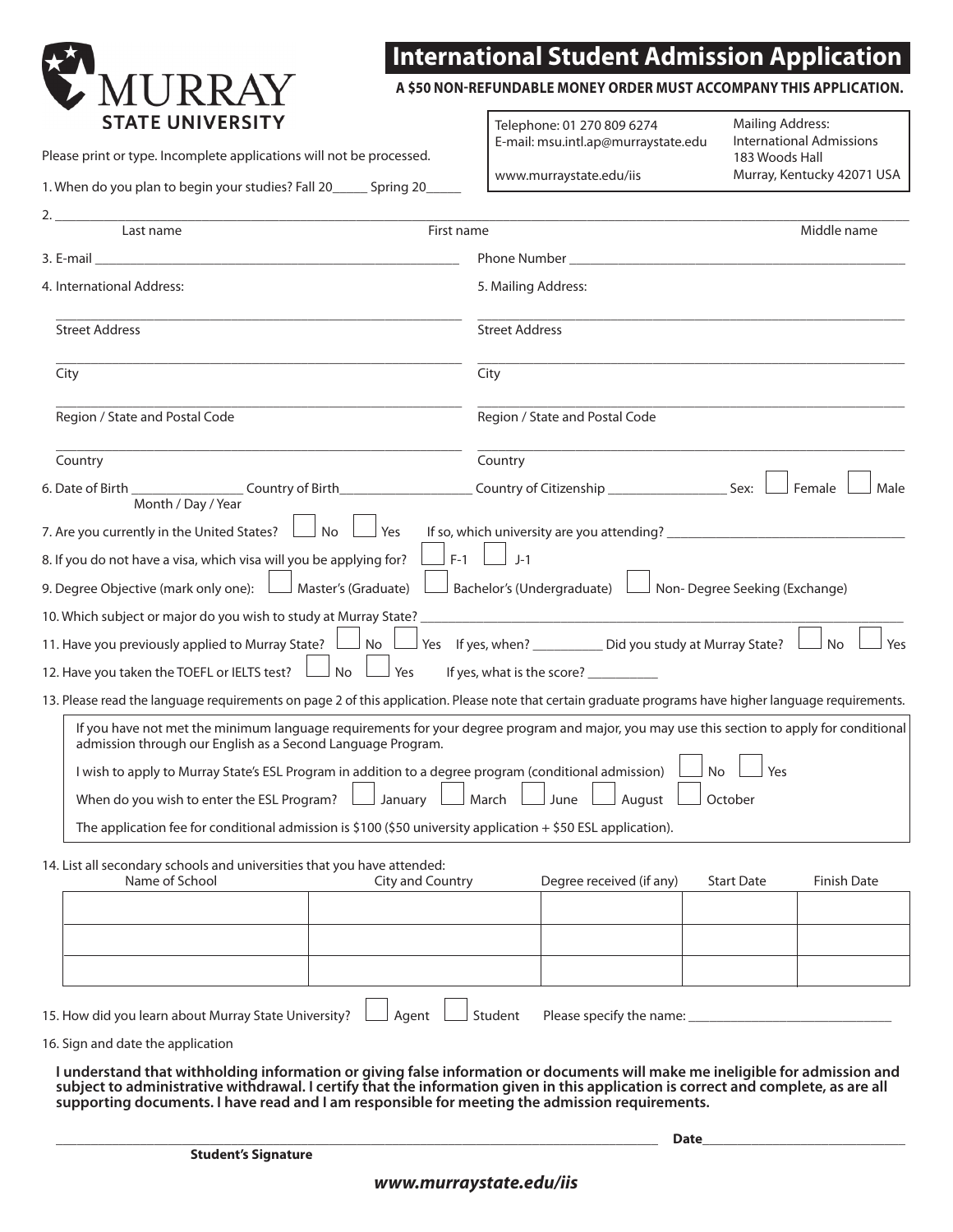

For more information regarding language proficiency requirements, please email: **msu.intl@murraystate.edu**

| <b>Test</b>          | <b>Fully admitted</b> | <b>Admitted with</b>   | <b>Fully admitted</b>           |
|----------------------|-----------------------|------------------------|---------------------------------|
|                      | without condition     | $\mathbf{condition}^1$ | with ESL <sup>2</sup> condition |
| Paper-based TOEFL    | 527 or more           | $500 - 523$            | 497 or below                    |
| Internet-based TOEFL | 71 minimum on         | 61 to 70 minimum on    | 60 or below on                  |
| (iBT)                | Academic Test         | <b>Academic Test</b>   | Academic Test                   |
| <b>IELTS</b>         | 6.0 minimum on        | 5.5 minimum on         | 5.0 or below on                 |
|                      | Academic Test         | Academic Test          | Academic Test                   |
|                      |                       |                        | No TOEFL or IELTS scores        |

### **Graduate Students:**

Many graduate academic programs set standards for English proficiency requirements that are higher than the minimums listed above. Students must meet the specific language requirement of their respective program as listed in the current academic bulletin. Certain graduate programs do not offer conditional admission. Please email msu.intl@murraystate.edu for specific requirements.

### **Changing Admission Type:**

Admitted students wishing to change admission status (ESL to University) must submit language scores by August 1 (Fall Semester) or December 1 (Spring Semester).

**<sup>1</sup>Admitted with condition:** undergraduates must maintain a 2.0 GPA in the first semester and graduate students must maintain a 3.0 GPA in the first semester.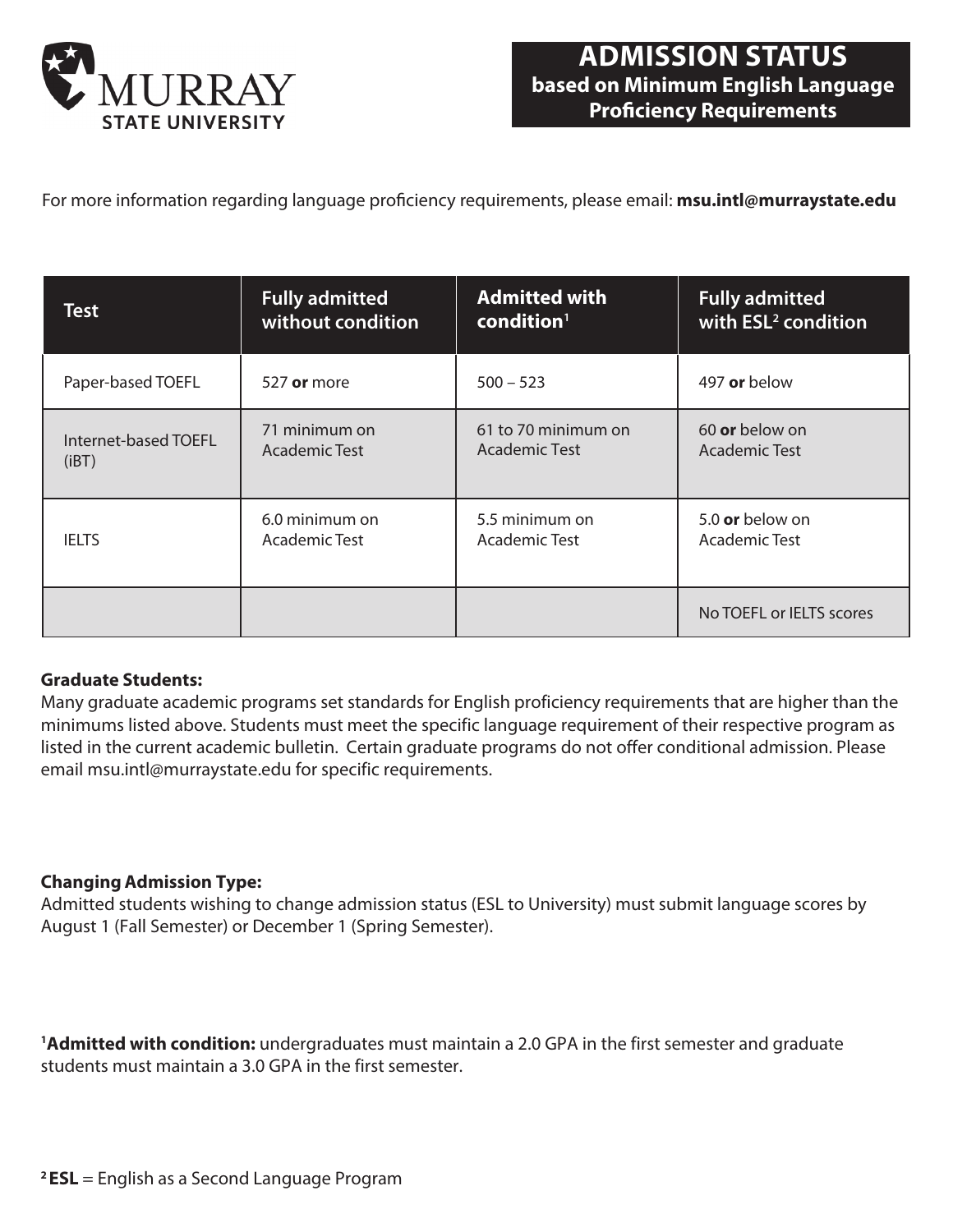

# **Statement of Financial Support**

| <b>Applicant's Mailing Address:</b>                                |                                                                                                         |                                                                                                                                                                                                                                |
|--------------------------------------------------------------------|---------------------------------------------------------------------------------------------------------|--------------------------------------------------------------------------------------------------------------------------------------------------------------------------------------------------------------------------------|
|                                                                    |                                                                                                         |                                                                                                                                                                                                                                |
|                                                                    |                                                                                                         |                                                                                                                                                                                                                                |
|                                                                    |                                                                                                         |                                                                                                                                                                                                                                |
|                                                                    |                                                                                                         |                                                                                                                                                                                                                                |
|                                                                    | Will you be funded from a private source? (parents, relative, friend) $\Box$ Yes $\Box$ No              |                                                                                                                                                                                                                                |
| If yes, please write the name and address of your sponsor:         |                                                                                                         |                                                                                                                                                                                                                                |
|                                                                    |                                                                                                         |                                                                                                                                                                                                                                |
|                                                                    |                                                                                                         |                                                                                                                                                                                                                                |
|                                                                    |                                                                                                         |                                                                                                                                                                                                                                |
| Amount in US Dollars that will be provided for each year of study: |                                                                                                         |                                                                                                                                                                                                                                |
|                                                                    |                                                                                                         | 1st Year: 15t Year: 2nd Year: 2000 Year: 2000 3rd Year: 2000 2000 4th Year: 2000 2000 2000 2000 3rd Year: 2000                                                                                                                 |
|                                                                    | A certified bank statement including the amount of funds available must be included with this form.     |                                                                                                                                                                                                                                |
|                                                                    |                                                                                                         |                                                                                                                                                                                                                                |
|                                                                    |                                                                                                         |                                                                                                                                                                                                                                |
| Do you have a scholarship from the government,                     | an organization, or educational institution in your home country? $\Box$ Yes $\Box$                     | <b>No</b>                                                                                                                                                                                                                      |
| If yes, please write the name and address of your sponsor:         |                                                                                                         |                                                                                                                                                                                                                                |
|                                                                    |                                                                                                         |                                                                                                                                                                                                                                |
|                                                                    |                                                                                                         |                                                                                                                                                                                                                                |
|                                                                    |                                                                                                         |                                                                                                                                                                                                                                |
| Amount in US Dollars that will be provided for each year of study: |                                                                                                         |                                                                                                                                                                                                                                |
|                                                                    |                                                                                                         | 1st Year: 15t Year: 2nd Year: 2000 Year: 2000 3rd Year: 2000 2000 3rd Year: 2000 2000 3rd Year: 2000 2000 3rd Year: 2000 2000 3rd Year: 2000 2000 3rd Year: 2000 2000 3rd Year: 2000 2000 3rd Year: 2000 2000 3rd Year: 2000 3 |
| included with this form.                                           |                                                                                                         | A copy of your scholarship, fellowship or grant award letter signed by an official of your sponsoring agency must be                                                                                                           |
|                                                                    | I hereby certify that I have the necessary funds to cover all of my university fees and living expenses |                                                                                                                                                                                                                                |

Applicant's Signature \_\_\_\_\_\_\_\_\_\_\_\_\_\_\_\_\_\_\_\_\_\_\_\_\_\_\_\_\_\_\_\_\_\_\_\_\_\_\_\_\_\_\_\_\_\_\_\_\_\_\_\_\_\_\_\_\_\_\_\_\_\_\_\_\_\_\_\_\_\_\_\_\_\_\_\_\_\_\_\_\_\_\_